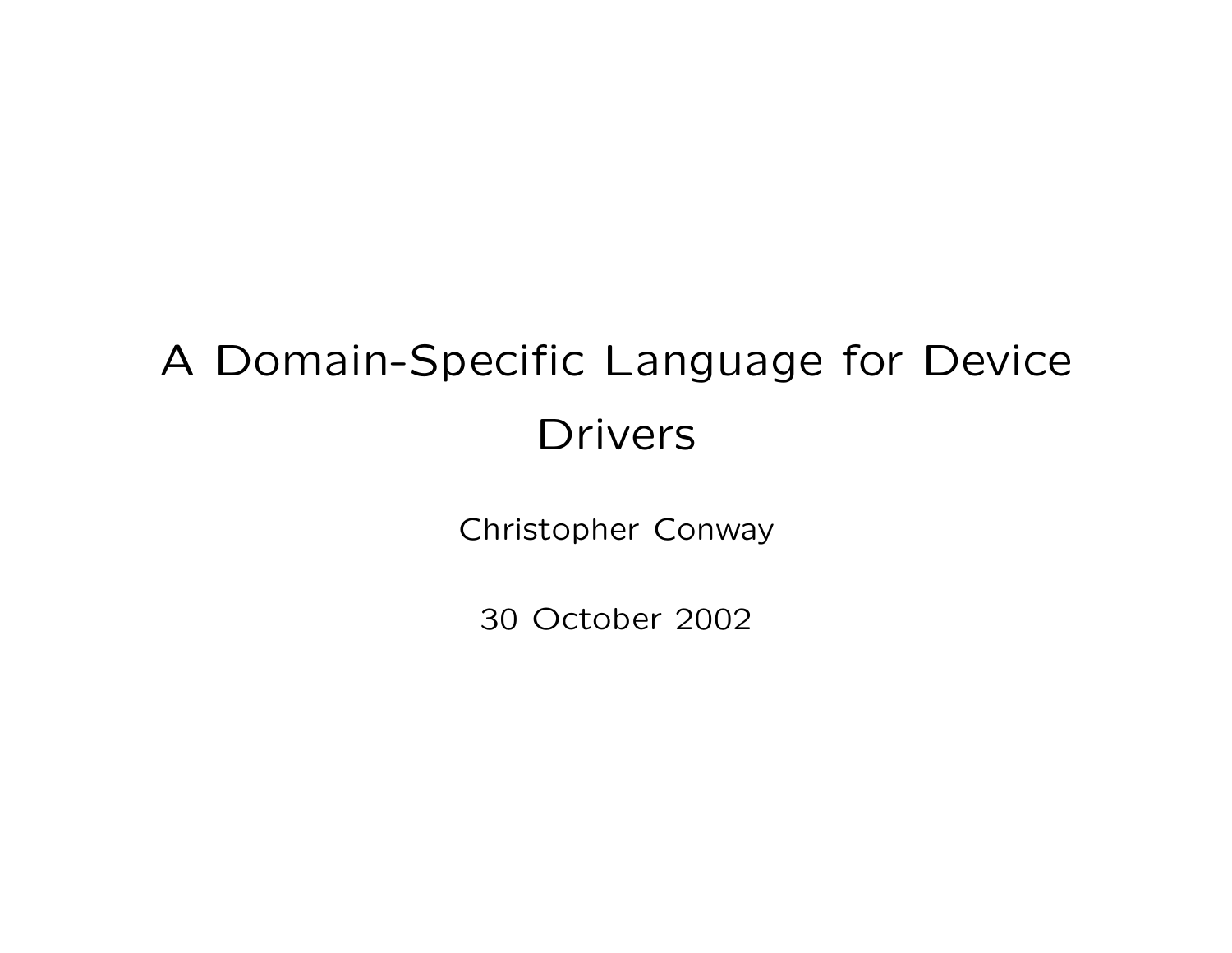What's wrong with device drivers?

- Drivers usually run in supervisor mode. They are critical code.
- Chou, et al.: Drivers account for 70-90% of bugs in the Linux kernel and have an error rate 7x that of the rest of the kernel.
- So more robust drivers would go a long way to making a more robust operating system. Just ask Microsoft: VAULT, SLAM.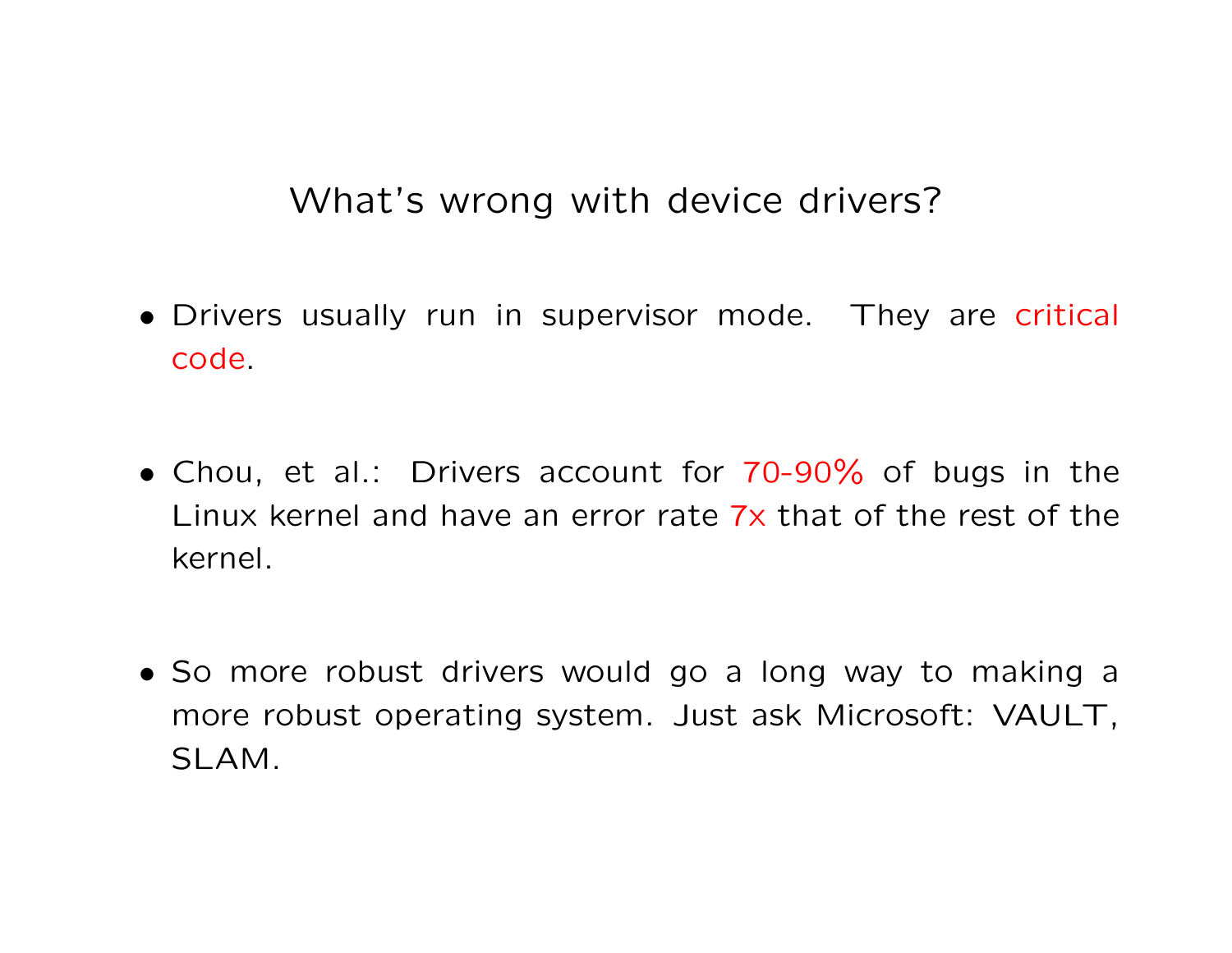## VAULT Deline and Fändrich

Type guards statically enforce use protocols.

```
void fclose(tracked(F) FILE f) [-F];
int main(...) \{tracked(F) FILE f ; // there is a key F protecting FILE f
  ...
  flose(f) ; // the key is deleted by fclose
  /* any use of f from this point is invalid */
}
```
Problem: defining these use protocols is difficult and tricky.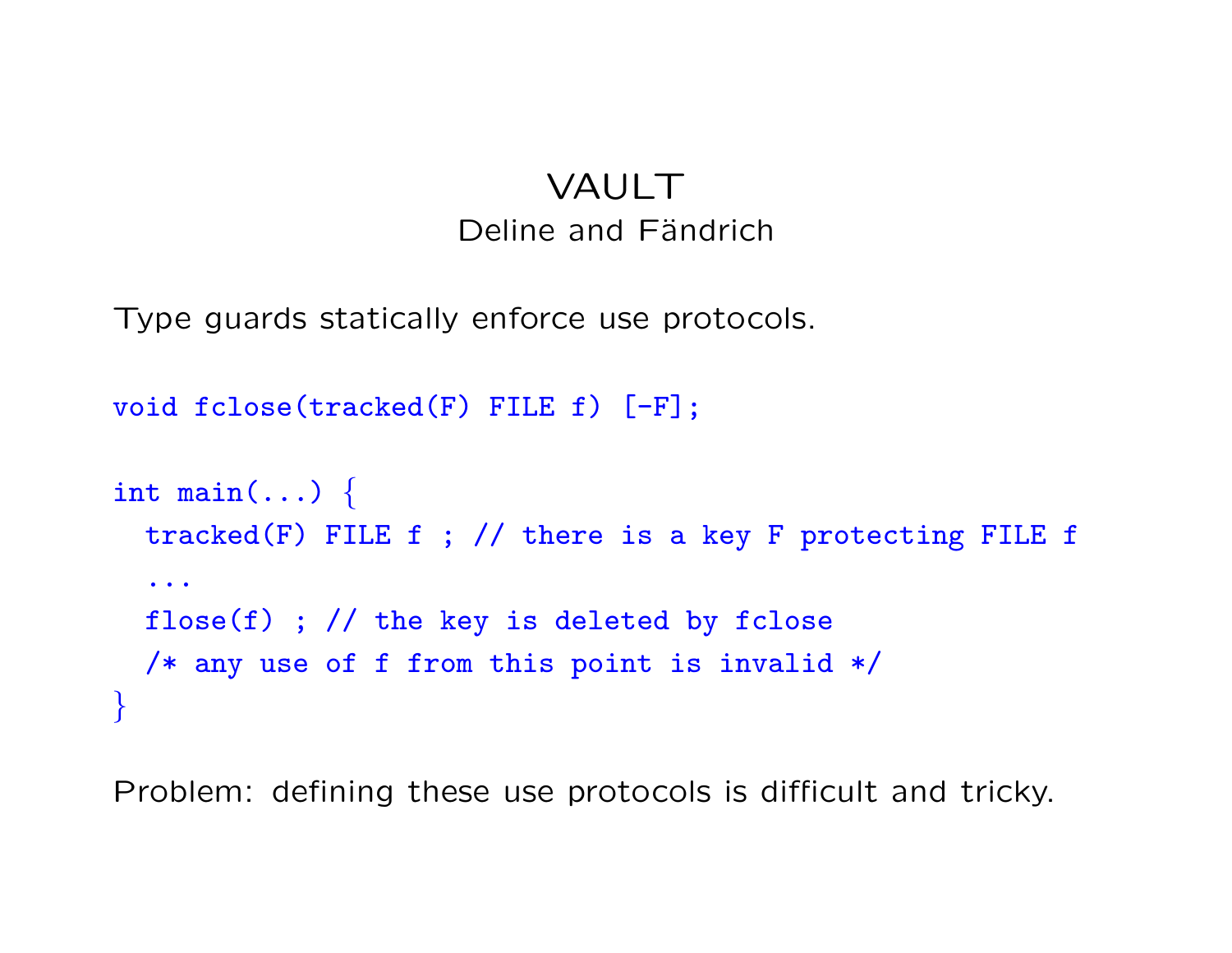# GAL

Thibault, Marlet and Consel

Domain-specific language for X Windows video drivers.

```
mode HighRes := HTotal > 800;
enable HighRes sequence is
     Control[5] <= 1;
```
Pros: Small code (90% smaller than C), fast But: Not a general solution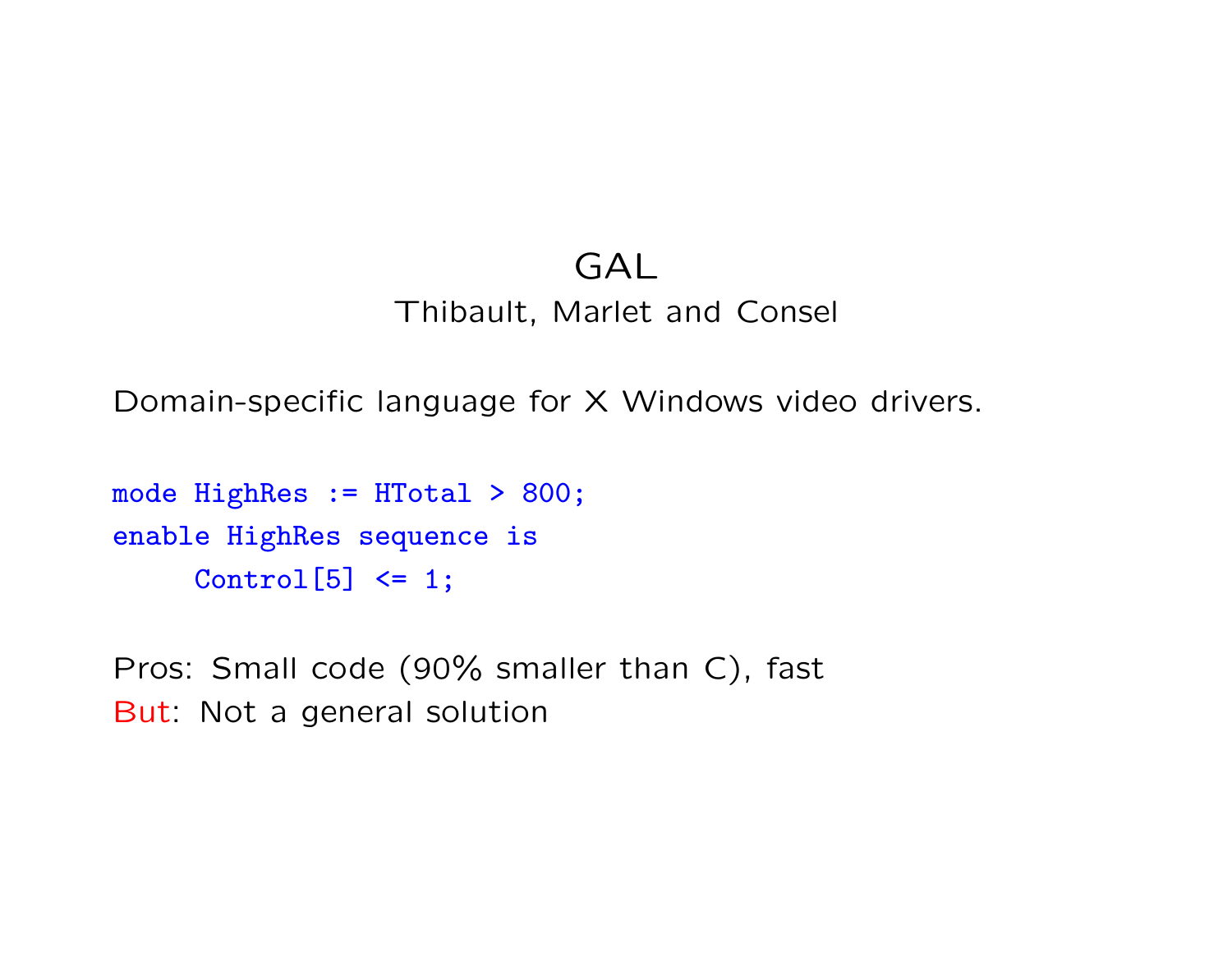#### Devil Mérillon, et al.

A device specification is transformed into C macros.

```
variable nicState = write CommandReg[1..0] :
\left\{ \right.START \Rightarrow '10',
  STOP \Rightarrow '01',
  CURRENT => '00'};
```
Called from the driver in C:

```
dev_ns8390 *ns8390 = new_ns8390(GFP_KERNEL, ioaddr);
set_nicState(ns8390, STOP);
```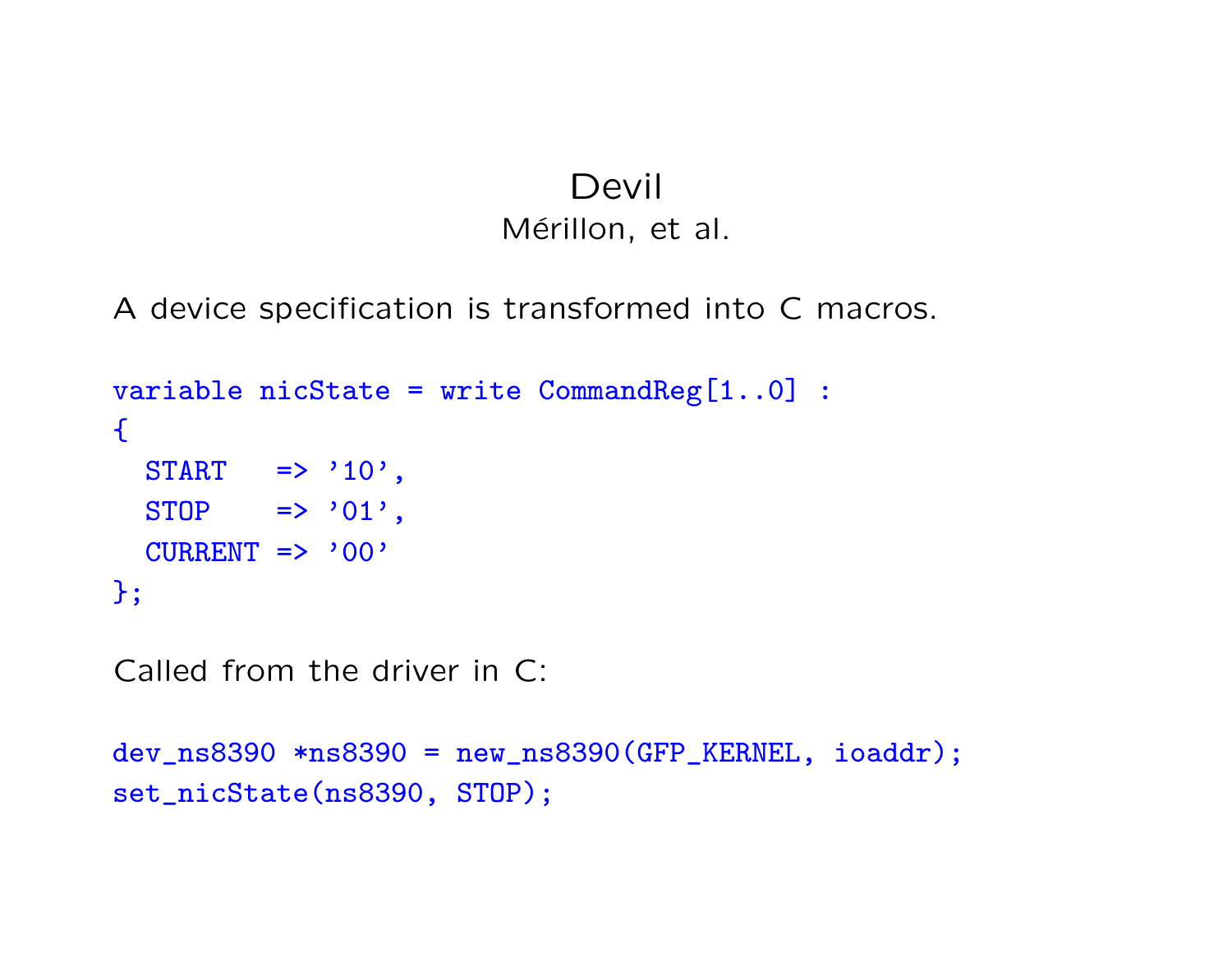Pros:

- Cleanly separates device interface from use.
- Reduces potential errors from misuse of device.

Cons:

- No type safety.
- No code simplification
- Doesn't attack the heart of the problem: operating system interaction